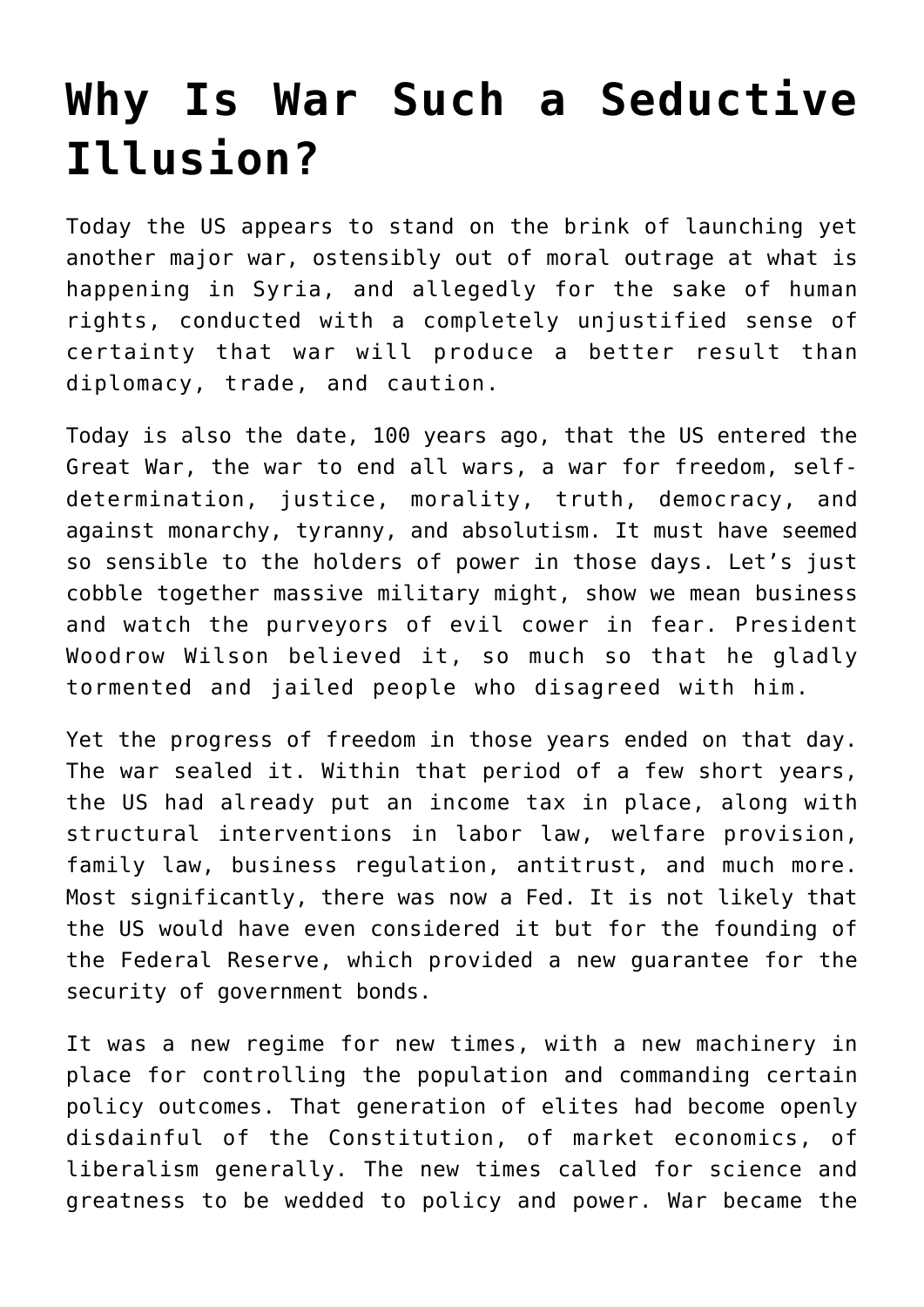test of the new way of thinking.

The results were catastrophic, not just for this generation but all future generations. It is staggering to consider the sweeping consequences. More than 17 million people were dead, most from disease. Europe's beautiful peace was shattered and would not be put together again for a long time.

## Michael Kaziz [explains](https://www.nytimes.com/2017/04/06/opinion/should-america-have-entered-world-war-i.html?ref=opinion&_r=0) the astonishing results:

*How would the war have ended if America had not intervened? The carnage might have continued for another year or two until citizens in the warring nations, who were already protesting the endless sacrifices required, forced their leaders to reach a settlement. If the Allies, led by France and Britain, had not won a total victory, there would have been no punitive peace treaty like that completed at Versailles, no stab-in-the-back allegations by resentful Germans, and thus no rise, much less triumph, of Hitler and the Nazis. The next world war, with its 50 million deaths, would probably not have occurred.*

The war also destroyed old moral systems and replaced them with new ones in which states need not comply with any normal sense of right and wrong. Governments care nothing for human life or property; why should anyone else? After this period, it would make sense that you would see a rising sense of despair appear in the art, music, and architecture. The lights of civilization were not entirely out, but they had been greatly dimmed.

It's easy to offer slogans: "down with war, down with imperialism, down with the killing of innocents abroad!" And these are beautiful sentiments. But the real world of foreign conflicts rarely offer a clean choice between peace and war. It is more often the case of whether intervention in an existing war will reduce or intensify a problem that already exists.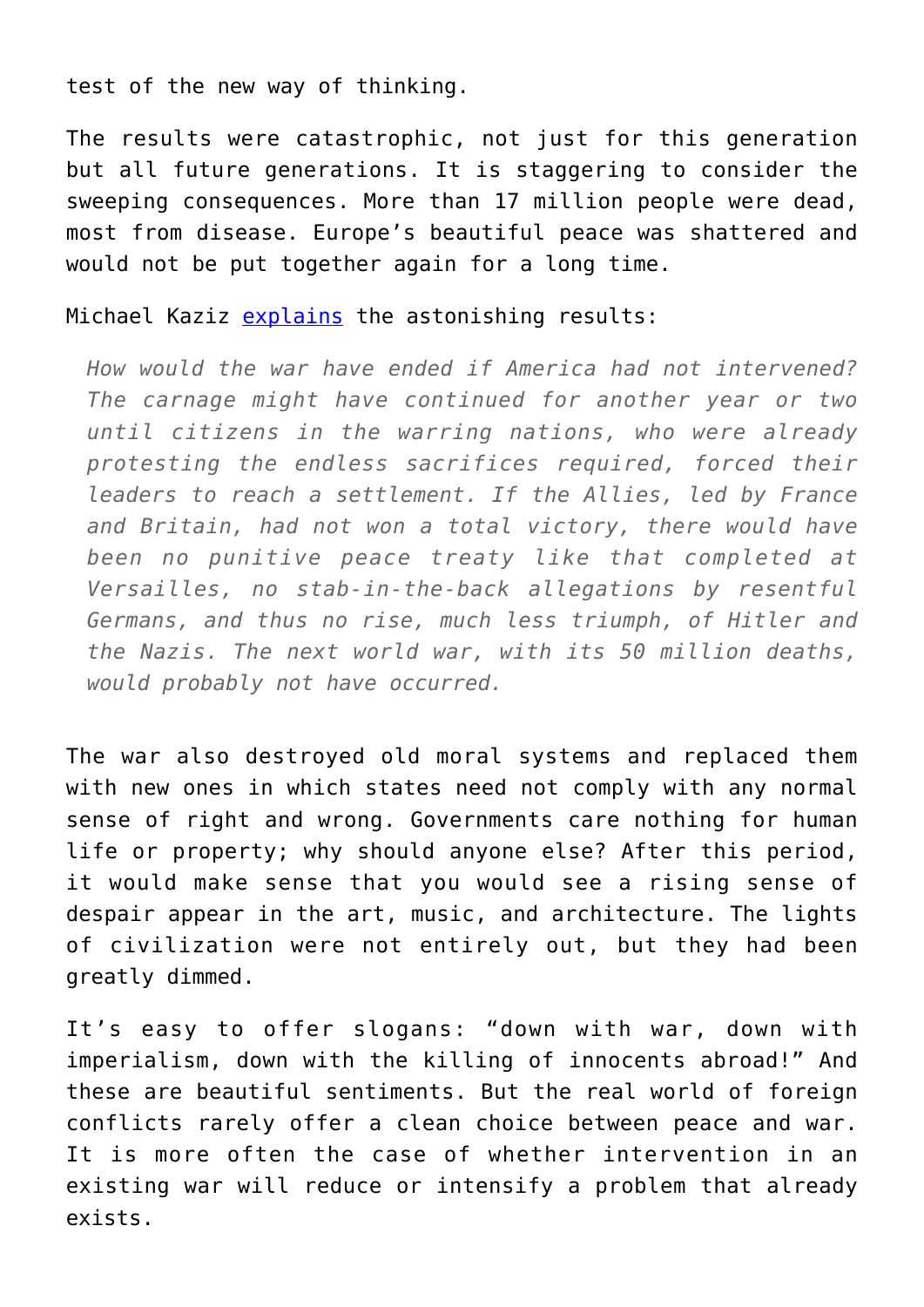The US often claims to go to war to prevent a worse war or to punish an aggressor to prevent a future war. And here is where matters get morally confusing. It was to support the "freedom fighters" in Afghanistan and free the country from Soviet oppression that the US intervened in the 1980s, only to find that later the groups the US supported gradually became the Taliban, then Al Qaeda, and finally ISIS. It is horrifying to consider how much of the arms used today by terrorists were originally provided by US taxpayers.

It was to "punish aggression" that the US first attacked Iraq fully a quarter century ago. And it was to find non-existent weapons of mass destruction that the US attacked Iraq again in 2003 with catastrophic results for America and the entire region of the Middle East. It eventually set off a refugee crisis in Europe that is emboldening authoritarian forces in political life. And in the case of Libya, the US intervened with airstrikes to overthrow a terrible dictator but instead of unleashing freedom, the results unleashed a terror army that continues to spread violence and death throughout Africa and around the world.

And now we find ourselves facing the intractable issue of Syria, where suffering grows by the day. It seems close to impossible to map the politics of the players, much less know for sure which among them should triumph in order to bring about the best hope for peace. We surely know by now that it is not enough merely to bomb a government or regime into disgrace, resignation, or obliteration. It is grossly irresponsible not to ask the question: what comes after?

This much we know from history over the last 100 years. US intervention is more likely to do harm than bring about a lasting peace. The great exception is of course the allied intervention to stop the Nazi war machine, but even that exception has provisos. Why did the US shut its borders to Jewish immigration after 1924, and how many lives might have been saved through merely permitting the US to be a sanctuary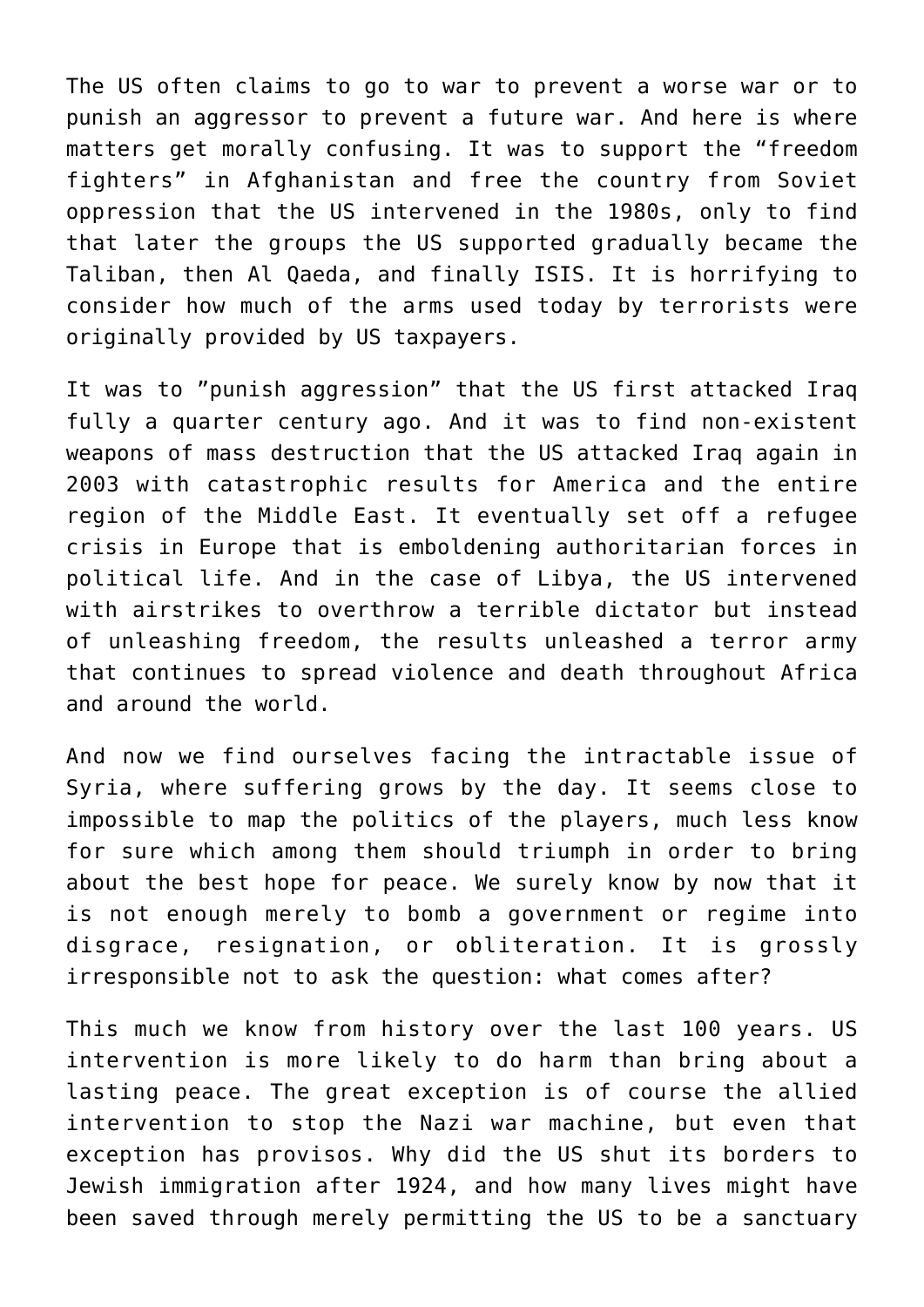for those fleeing foreign wars in the 1930s? And why, at the end of the war, did the US acquiesce to imposing a new Soviet tyranny on the newly liberated countries?

These are poignant questions to ask of even the most successful war efforts. But if we are really to learn from the whole history of the last 100 years, we should burn it into our brains: government cannot control the results of its military interventions. And yet we pursue them in any case, hoping against hope for some improved result.

Today we look back at the Great War and ask: what were they thinking? How could they have been so short-sighted about the effects of total war? Why were they not more thoughtful about the prospects for unleashing an uncontrolled hell? At the very least, we ought to ask the same questions about any proposed intervention in Syria today, where the politics are ghastly complex, the lies more prevalent than truth, and the prospects for an unanticipated blowback all-but guaranteed.

Good intentions are never enough to justify government intervention in anything. This is especially true in war, the meanest, deadliest, and most destructive government program ever conceived. And yet we keep doing it, putting our faith that bombs, mass destruction, legal violence, and shock and awe can somehow work, despite all evidence. We think we see a way to do good through war but it might just be another alluring illusion, just as it was 100 years ago.

—

Jeffrey Tucker is Director of Content for the **[Foundation for](https://fee.org/)** [Economic Education.](https://fee.org/) He is also Chief Liberty Officer and founder of **Liberty.me**, Distinguished Honorary Member of [Mises](http://www.mises.org.br/) [Brazil,](http://www.mises.org.br/) research fellow at the **[Acton Institute](http://www.acton.org/)**, policy adviser of the [Heartland Institute](https://www.heartland.org/index.html), founder of the CryptoCurrency Conference, member of the editorial board of the [Molinari](http://praxeology.net/molinari-review.htm) [Review,](http://praxeology.net/molinari-review.htm) an advisor to the blockchain application